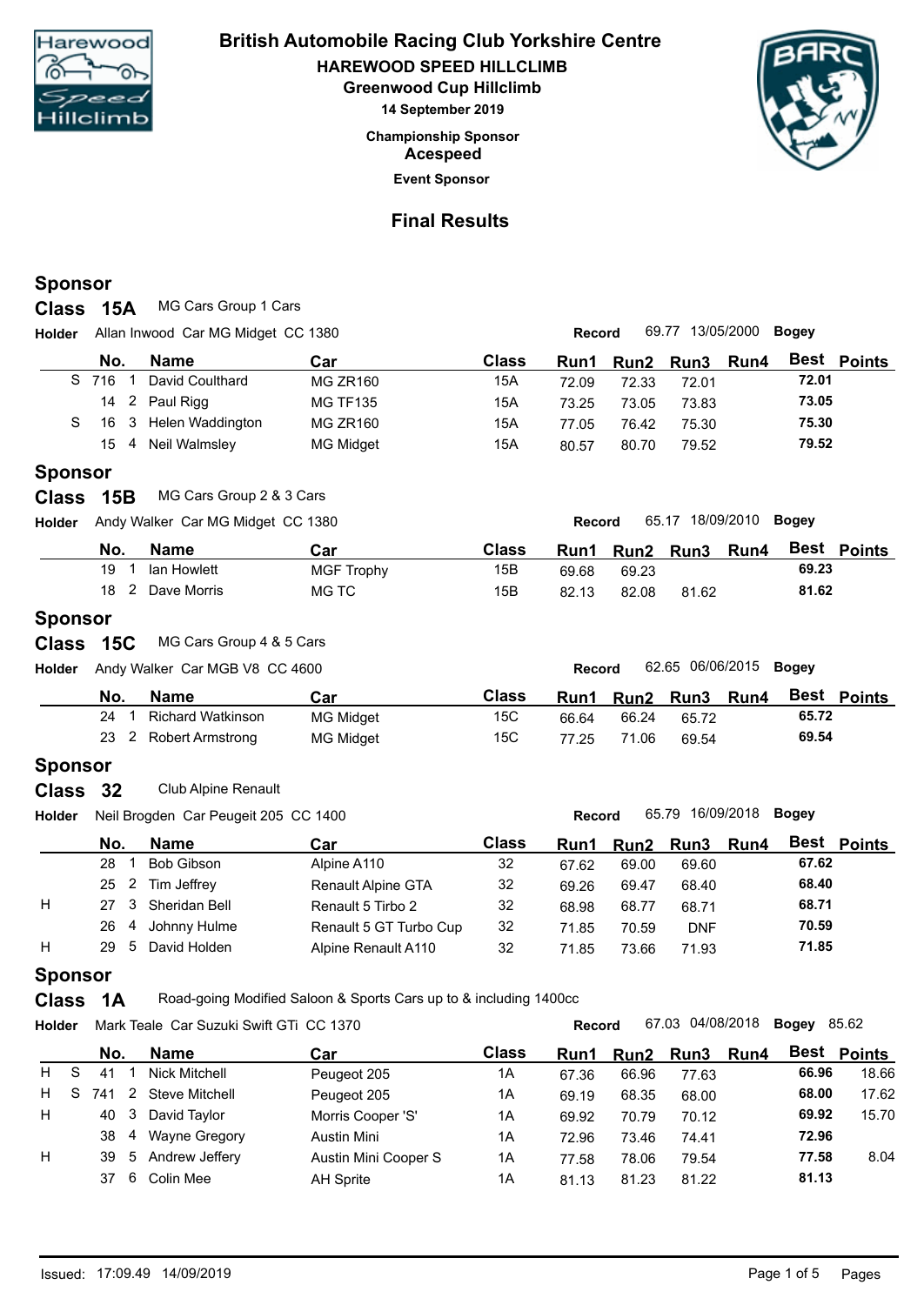**Class** 1B Road-going Modified Saloon & Sports Cars over 1400cc up to & including 2000cc

|         |                                                                                                                                      | 64.04 15/09/2018<br><b>Bogey</b> 84.04<br>Record                                                            |                                          |                |                  |        |  |              |                                                                                                                                                                                                                                                 |
|---------|--------------------------------------------------------------------------------------------------------------------------------------|-------------------------------------------------------------------------------------------------------------|------------------------------------------|----------------|------------------|--------|--|--------------|-------------------------------------------------------------------------------------------------------------------------------------------------------------------------------------------------------------------------------------------------|
| No.     | <b>Name</b>                                                                                                                          | Car                                                                                                         | <b>Class</b>                             | Run1           | Run <sub>2</sub> |        |  |              | Best Points                                                                                                                                                                                                                                     |
| 70      | Deryck Jones                                                                                                                         | Peugeot 205 GTi                                                                                             | 1B                                       | 64.37          | 64.19            | 63.92  |  |              | 20.12                                                                                                                                                                                                                                           |
| 69      | <b>Will Roberts</b>                                                                                                                  | Renault Sport Clio Cup                                                                                      | 1B                                       | 64.70          | 64.82            | 65.04  |  |              | 19.34                                                                                                                                                                                                                                           |
| 68      | lan Butcher                                                                                                                          | Honda Integra DC2                                                                                           | 1B                                       | 65.22          | 65.56            | 65.71  |  |              | 18.82                                                                                                                                                                                                                                           |
| 55<br>4 | <b>Adam Riley</b>                                                                                                                    | Honda S2000                                                                                                 | 1B                                       | 66.04          | 65.65            | 65.55  |  |              | 18.49                                                                                                                                                                                                                                           |
| 5<br>45 | Derek Rothnie                                                                                                                        | Renault Clio 182                                                                                            | 1B                                       | 67.43          | 67.72            | 66.82  |  |              |                                                                                                                                                                                                                                                 |
| 6<br>65 | Ronnie MacGregor                                                                                                                     | Honda S2000                                                                                                 | 1B                                       | 67.33          | 67.84            | 67.65  |  |              |                                                                                                                                                                                                                                                 |
| 7<br>61 | Keith Rose                                                                                                                           | Mazda MX5                                                                                                   | 1B                                       | 67.89          | 68.67            | 68.88  |  |              |                                                                                                                                                                                                                                                 |
| 8<br>64 | Shane Jowett                                                                                                                         | Honda Civic Type R                                                                                          | 1B                                       | 68.12          | 68.61            | 68.60  |  |              | 15.92                                                                                                                                                                                                                                           |
| 48<br>9 | <b>Andrew Connell</b>                                                                                                                | Mazda MX5                                                                                                   | 1B                                       | 69.11          | 69.32            | 68.30  |  |              |                                                                                                                                                                                                                                                 |
|         | Jim King                                                                                                                             | Renault Clio 172 Sport                                                                                      | 1B                                       | 71.70          | 68.57            | 68.41  |  | 68.41        |                                                                                                                                                                                                                                                 |
| 63 11   | <b>Tony Pickering</b>                                                                                                                | Renault Clio 182 Sport                                                                                      | 1B                                       | 69.40          | 68.91            | 69.77  |  | 68.91        | 15.13                                                                                                                                                                                                                                           |
|         | Ross Glen                                                                                                                            | Mazda MX5                                                                                                   | 1B                                       | 69.77          | 68.92            | 69.25  |  |              |                                                                                                                                                                                                                                                 |
| 49 13   | Robert Yuill Jnr                                                                                                                     | Mazda MX5                                                                                                   | 1B                                       | 69.53          | 69.69            | 69.04  |  |              | 15.00                                                                                                                                                                                                                                           |
|         | Peter Locke                                                                                                                          | Mazda RX-8 PZ                                                                                               | 1B                                       | 74.65          | 69.58            | 69.66  |  |              |                                                                                                                                                                                                                                                 |
|         | Alexander Hall                                                                                                                       | Peugeot 206 GTi                                                                                             | 1B                                       | 70.88          | 71.32            | 70.47  |  |              | 13.57                                                                                                                                                                                                                                           |
|         | Allan Harrop                                                                                                                         | Mazda MX5                                                                                                   | 1B                                       | 70.76          | 70.63            | 148.74 |  |              |                                                                                                                                                                                                                                                 |
|         | Dominik Miturski                                                                                                                     | Mazda MX5                                                                                                   | 1B                                       | 72.04          | 71.39            | 71.16  |  |              |                                                                                                                                                                                                                                                 |
|         | <b>Luke Downie</b>                                                                                                                   | Renault Clio 182                                                                                            | 1B                                       | 72.94          | 72.67            | 71.53  |  |              | 12.51                                                                                                                                                                                                                                           |
|         | <b>Callum Furness</b>                                                                                                                | Honda Civic                                                                                                 | 1B                                       | 71.68          | 72.24            | 71.88  |  |              | 12.36                                                                                                                                                                                                                                           |
|         | Joshua Saxton                                                                                                                        | <b>MG TF</b>                                                                                                | 1B                                       | 72.43          | 73.07            | 72.07  |  |              | 11.97                                                                                                                                                                                                                                           |
|         | <b>Mick Tetlow</b>                                                                                                                   | Renault Clio 182                                                                                            | 1B                                       | 72.61          | 72.86            | 72.28  |  |              | 11.76                                                                                                                                                                                                                                           |
|         | Stephen Kettlewell                                                                                                                   | Peugeot 206 GTi                                                                                             | 1B                                       | 72.99          | 72.96            | 72.31  |  |              | 11.73                                                                                                                                                                                                                                           |
|         | <b>Robert Champier Clarke</b>                                                                                                        | Renault Clio RS200                                                                                          | 1B                                       | 74.30          | 74.26            | 72.92  |  |              |                                                                                                                                                                                                                                                 |
|         | <b>Phillip Saxton</b>                                                                                                                | MG TF                                                                                                       | 1B                                       | 73.38          | 73.23            | 74.01  |  |              | 10.81                                                                                                                                                                                                                                           |
|         | Mike Jones                                                                                                                           | Renault Sport Clio Cup                                                                                      | 1B                                       | 74.09          | 73.71            | 73.83  |  |              | 10.33                                                                                                                                                                                                                                           |
|         | <b>Craig Winter</b>                                                                                                                  | Renault Clio 172                                                                                            | 1B                                       | 76.04          | 75.63            | 76.94  |  |              | 8.41                                                                                                                                                                                                                                            |
|         | <b>Stephen Norton</b>                                                                                                                | <b>MG ZR 160</b>                                                                                            | 1B                                       | 75.72          |                  |        |  |              |                                                                                                                                                                                                                                                 |
|         | <b>Geoff Denton</b>                                                                                                                  | MG TF                                                                                                       | 1B                                       | 78.76          | 78.16            | 78.32  |  |              | 5.88                                                                                                                                                                                                                                            |
|         | <b>Richard Pawlak</b>                                                                                                                | <b>MG TF</b>                                                                                                | 1B                                       | 80.31          | 79.55            | 78.85  |  |              | 5.19                                                                                                                                                                                                                                            |
| 71      | <b>Gordon Riley</b>                                                                                                                  | <b>Toyota Starlet</b>                                                                                       | 1B                                       | N <sub>S</sub> |                  |        |  |              |                                                                                                                                                                                                                                                 |
|         | Holder<br>3<br>46 10<br>S<br>S 754 18<br>42 19<br>S<br>S<br>54 21<br>S<br>53 22<br><sub>S</sub><br>59 25<br>60 26<br>S<br>52 28<br>S | $\overline{2}$<br>47 12<br>50 14<br>753 15<br>43 16<br>51 17<br>762 20<br>44 23<br>62 24<br>56 27<br>752 29 | Gordon Riley Car Toyota Starlet CC 1331T |                |                  |        |  | Run3<br>Run4 | 63.92<br>64.70<br>65.22<br>65.55<br>66.82<br>67.33<br>67.89<br>68.12<br>68.30<br>68.92<br>69.04<br>69.58<br>70.47<br>70.63<br>71.16<br>71.53<br>71.68<br>72.07<br>72.28<br>72.31<br>72.92<br>73.23<br>73.71<br>75.63<br>75.72<br>78.16<br>78.85 |

## **Sponsor**

**Class 1C** Road-going Modified Saloon & Sports Cars, 2 wheel drive over 2000cc

**Holder Record** 63.10 03/08/2019 **Bogey** Peter Taylor Car Porsche Boxter CC 2498T **No. Name Class Run1 Run2 Run3 Best Points Bogey** 82.58 **Run4** Best Points **Car** H 85 1 Terry Deere Talbot Sunbeam Lotus 1C F/R 64.62 64.15 **64.15** 18.43 H 86 2 Glen Shaw Nissan 350Z 1C 64.40 64.72 64.83 **64.40** 18.18 H 87 3 Kieran O Brien Nissan 350Z 1C 69.43 F/R 64.45 **64.45** 18.13 H 81 4 Andy Bateson Toyota MR2 1C 67.41 67.10 67.62 **67.10** 15.48 H 77 5 Pasquale Abruzzese BMW M3 1C 67.96 67.22 107.33 **67.22** 15.36 79 6 David Exton Nissan 350Z 1C 68.01 68.27 67.74 **67.74** H 80 7 Simon Howarth Mini John Cooper Works 1C 68.94 69.00 68.84 **68.84** 13.74 H 78 8 Andrew Dilnot Porsche 924S 1C 83.11 78.44 76.65 **76.65** 5.93

## **Sponsor**

**Class 1D** Road-going Modified Saloon & Sports Cars, 4 wheel drive over 2000cc

**Holder Record** 59.89 16/09/2018 **Bogey** Jonathan Mounsey Car Mitsubishi Evo 6 CC 1998T T **No. Name Class Run1 Run2 Run3 Best Points Bogey 79.89 Run4** Best Points **Car** H 93 1 Jonathan Mounsey Mitsubishi Evo 6 1D 60.55 60.36 60.29 **60.29** 19.60 H 92 2 Graham Cox Mitsubishi Lancer 1D 62.41 62.96 62.98 **62.41** 17.48 H 91 3 Richard Archbould Mitsubishi Evo Tommi Makir 1D F/R 63.55 63.18 63.18 **63.18** 16.71 H 90 4 Tony Booth Mitsubishi Evo 5 GSR 1D 64.69 63.71 64.44 **63.71** 16.18 H 89 5 Peter Day Mitsubishi Evo 6 1D 65.09 64.72 64.20 **64.20** 15.69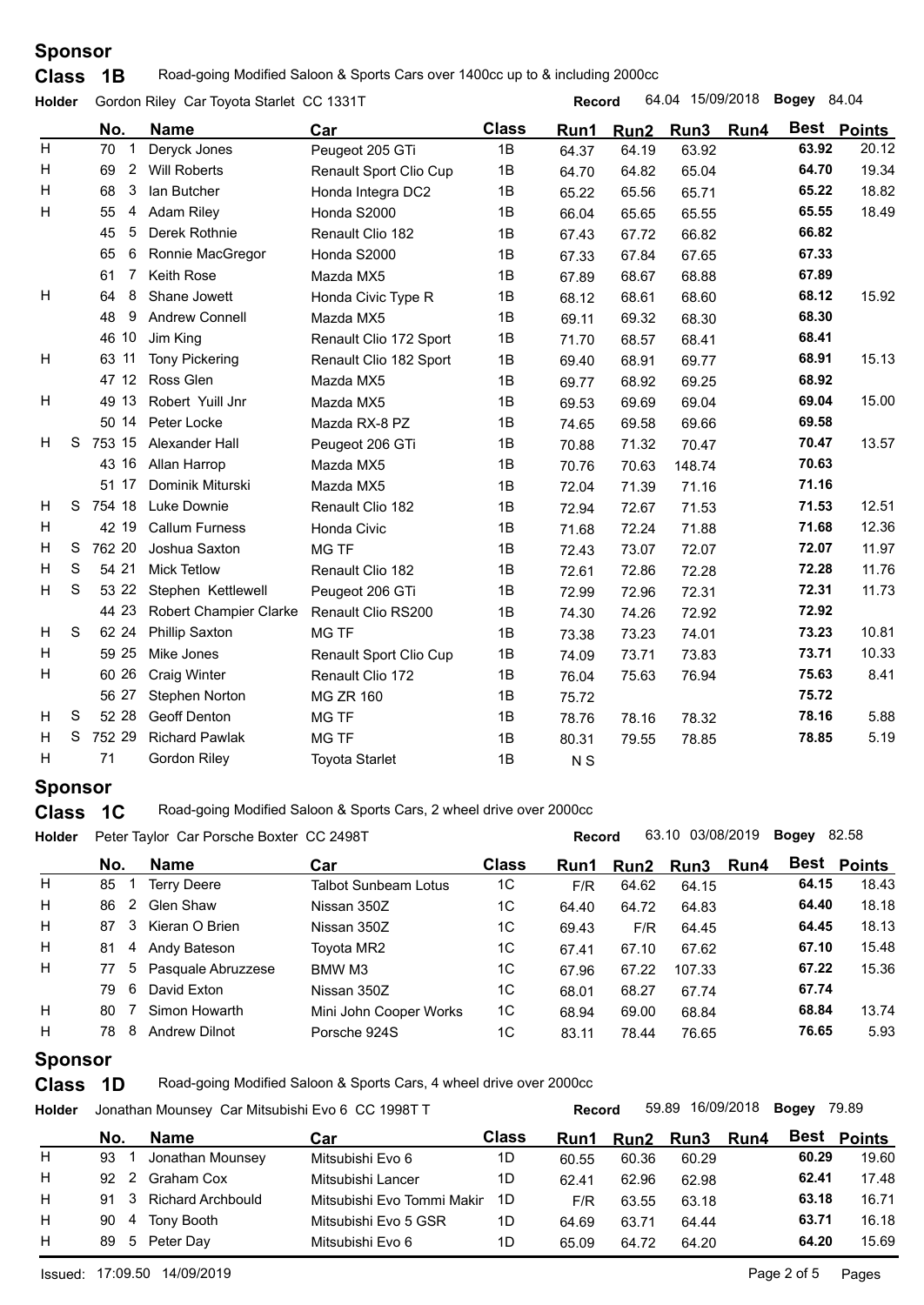**Class** 2A Road-going Kit, Replica & Space-framed Cars up to & including 1700cc (car derived engir

| <b>Holder</b> | 60.29 07/08/2011<br>Bogey<br>Bob Bellerby Car Sylva Striker CC 1700<br><b>Record</b> |   |                          |                      |              |             |       | 80.04          |       |             |
|---------------|--------------------------------------------------------------------------------------|---|--------------------------|----------------------|--------------|-------------|-------|----------------|-------|-------------|
|               | No.                                                                                  |   | <b>Name</b>              | Car                  | <b>Class</b> | <b>Run1</b> |       | Run2 Run3 Run4 |       | Best Points |
| H             | 101                                                                                  |   | Daniel Hollis            | Caterham 7           | 2A           | 62.22       | 61.79 | 62.02          | 61.79 | 18.25       |
| H             | $102 \quad 2$                                                                        |   | Michael Bellerby         | Sylva Striker        | 2Α           | 62.88       | 63.77 | 77.39          | 62.88 | 17.16       |
| H             | 100 3                                                                                |   | Leon Franks              | Sylva Striker        | 2Α           | 64.89       | 64.19 | 63.97          | 63.97 | 16.07       |
| H             | 99                                                                                   | 4 | <b>Anthony Middleton</b> | Westfield SE         | 2Α           | 65.99       | 65.15 | 65.26          | 65.15 | 14.89       |
| H             |                                                                                      |   | 98 5 Tim Kerr            | Caterham R Sport 140 | 2A           | 73.23       | 72.08 | 73.00          | 72.08 | 7.96        |
|               |                                                                                      |   |                          |                      |              |             |       |                |       |             |

## **Sponsor**

**Class** 2B Road-going Kit, Replica & Space-framed Cars over 1700c (car derived engines)

| <b>Holder</b> |           | Simon Green Car Westfield Duratec CC 2261 |                    |       | 59.08 07/08/2011<br><b>Record</b> |       |           |             | Bogev | 78.83              |
|---------------|-----------|-------------------------------------------|--------------------|-------|-----------------------------------|-------|-----------|-------------|-------|--------------------|
|               | No.       | Name                                      | Car                | Class | Run1                              |       | Run2 Run3 | <b>Run4</b> |       | <b>Best Points</b> |
|               | 107       | Simon Green                               | Westfield Duratec  | 2Β    | 60.79                             | 60.66 | 60.60     |             | 60.60 |                    |
| H             | 106       | Derek Leetham                             | Westfield SEiW     | 2B    | 64.57                             | 63.56 | 63.29     |             | 63.29 | 15.54              |
| н             | 105<br>-3 | John Heseltine                            | Listerbell Stratos | 2Β    | 66.79                             | 65.72 | 66.49     |             | 65.72 | 13.11              |
|               |           |                                           |                    |       |                                   |       |           |             |       |                    |

### **Sponsor**

**Class** 2E Road-going Lotus Elise and other non-ferrous chassis construction Cars up to & including

| No.<br><b>Name</b> | Car         | Class                                      |       |       |        |       | Best Points                                                |
|--------------------|-------------|--------------------------------------------|-------|-------|--------|-------|------------------------------------------------------------|
| 109<br>David Leach | Lotus Elise | 2E                                         | 66.08 | 66.35 | 65.91  | 65.91 | 16.60                                                      |
|                    | Holder      | Tracey Taylor West Car Lotus Elise CC 1796 |       |       | Record |       | 62.51 19/09/2015 <b>Bogey</b> 82.51<br>Run1 Run2 Run3 Run4 |

## **Sponsor**

**Class 3A** Modified Production Cars excluding Kit, Replica and Space-framed Cars up to & including

| 03/08/2019<br>83.12<br>63.12<br><b>Bogey</b><br>1380<br>ier  Car Mini Cooper S  CC<br>Neil Tu<br><b>Holder</b><br>Turner<br>Record |
|------------------------------------------------------------------------------------------------------------------------------------|
|------------------------------------------------------------------------------------------------------------------------------------|

|     | <b>Name</b>      | Car                     | Class | Run1  | Run2  | <b>Run3</b> | Run4 | Best  | Points |
|-----|------------------|-------------------------|-------|-------|-------|-------------|------|-------|--------|
| 112 | Jonathan North   | Mini Cooper             | 3A    | 68.58 | 68.35 | 68.06       |      | 68.06 | 15.06  |
|     |                  | Peugeot 205 TGM         | ЗΑ    | 71.31 | 70.38 | 69.66       |      | 69.66 | 13.46  |
|     | Mike Geen        | Peugeot 205 TGM         | 3A    | 70.67 | 70.04 | 69.72       |      | 69.72 | 13.40  |
|     | No.<br>H S 110 3 | H S 810 2 Steven Darley |       |       |       |             |      |       |        |

### **Sponsor**

**Class** 3B Modified Production Cars excluding Kit, Replica and Space-framed Cars over 1400cc up t

| <b>Holder</b> |            | Sarah Bosworth Car Lotus Elise CC 1796 |                    |              | <b>Record</b> |            | 59.52 25/08/2019 |      | Bogey | 79.52              |  |  |
|---------------|------------|----------------------------------------|--------------------|--------------|---------------|------------|------------------|------|-------|--------------------|--|--|
|               | No.        | Name                                   | Car                | <b>Class</b> | Run1          |            | Run2 Run3        | Run4 |       | <b>Best Points</b> |  |  |
| H             | 122        | <b>Tracev Wise</b>                     | Lotus Elise        | 3B           | 61.27         | 60.70      | 60.39            |      | 60.39 | 19.13              |  |  |
| H             | 118 2      | <b>Stuart Stelling</b>                 | Ford Escort RS2000 | 3B           | 64.08         | 64.55      | 63.77            |      | 63.77 | 15.75              |  |  |
| H             | 121 3      | Ralph Pinder                           | Peugeot 205 GTi    | 3B           | 64.66         | 64.89      | 65.73            |      | 64.66 | 14.86              |  |  |
|               | 120<br>-4  | <b>Steve Bailev</b>                    | Peugot 205         | 3B           | 65.26         | 65.11      | 65.34            |      | 65.11 |                    |  |  |
| H             | 119<br>- 5 | Neil Brogden                           | Peugeot 205        | 3B           | 65.34         | 66.34      | 66.24            |      | 65.34 | 14.18              |  |  |
| H             | -6<br>116  | Adam Warren                            | Honda Integra      | 3B           | 68.02         | <b>DNF</b> |                  |      | 68.02 | 11.50              |  |  |
|               |            |                                        |                    |              |               |            |                  |      |       |                    |  |  |

## **Sponsor**

**Class** 3C Modified Production Cars excluding Kit, Replica and Space-framed Cars over 2000cc

**Holder Record** 58.32 07/08/2011 **Bogey** Steven Darley Car Subaru Impreza CC 2350 T Record 58.32 07/08/2011 Bogey 78.32

|                | No. | Name      | Car            | <b>Class</b> | Run1  | Run2  | <b>Run3</b> | Run4 | Best  | Points |
|----------------|-----|-----------|----------------|--------------|-------|-------|-------------|------|-------|--------|
|                | 125 | Andy Hill | Subaru Impreza | 3C           | 67.69 | 60.71 | 60.11       |      | 60.11 | 18.21  |
| <b>Sponsor</b> |     |           |                |              |       |       |             |      |       |        |

**Class** 3F Modified Specialist Cars up to & including 1700cc

| <b>Holder</b> |     | Andrew Griffiths Car Caterham 7 CC 1396 |            |              | Record |       | 57.32 05/07/2009 <b>Bogey</b> 77.32 |       |               |
|---------------|-----|-----------------------------------------|------------|--------------|--------|-------|-------------------------------------|-------|---------------|
|               | No. | <b>Name</b>                             | Car        | <b>Class</b> | Run1   |       | Run2 Run3 Run4                      |       | . Best Points |
|               | 128 | Bob Bellerby                            | Sylva Riot | 3F           | 58.46  | 57.81 | 58.06                               | 57.81 | 19.51         |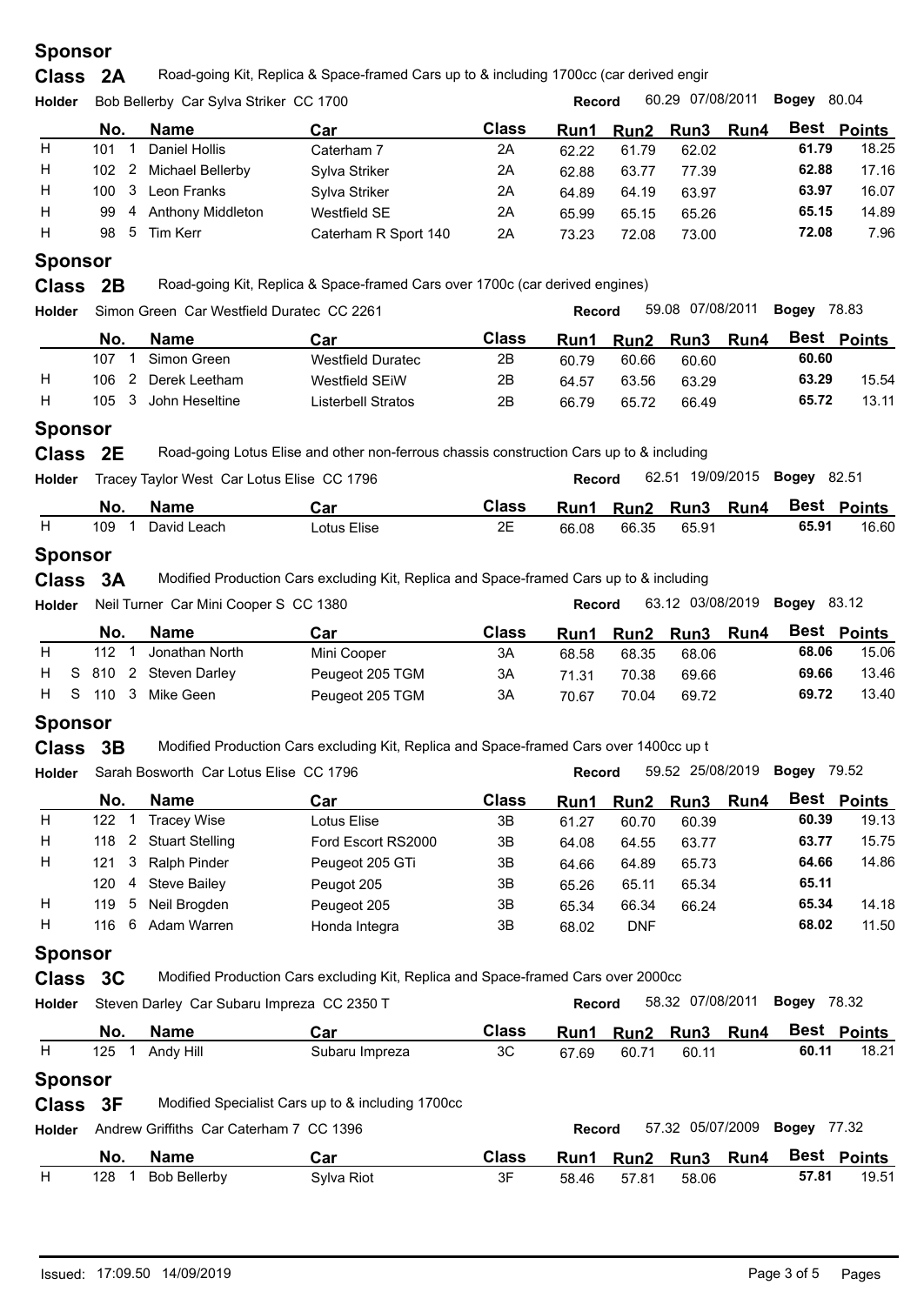| <b>Holder</b>  |          | Mark Purdham Car MJ Hosson Bouler CC 2500 T |                                                                            |              | <b>Record</b> |                  | 58.00 20/09/2015 |      | Bogey              | 78.00       |
|----------------|----------|---------------------------------------------|----------------------------------------------------------------------------|--------------|---------------|------------------|------------------|------|--------------------|-------------|
|                |          |                                             |                                                                            |              |               |                  |                  |      |                    |             |
|                | No.      | <b>Name</b>                                 | Car                                                                        | <b>Class</b> | Run1          | Run <sub>2</sub> | Run3             | Run4 |                    | Best Points |
|                | 131      | Darren Coleman                              | Sylva Striker                                                              | 3G           | 59.53         | 78.67            | 59.64            |      | 59.53              |             |
| <b>Sponsor</b> |          |                                             |                                                                            |              |               |                  |                  |      |                    |             |
| <b>Class</b>   | 4A       |                                             | Sports Libre Cars and Hillclimb Super Sports cars up to & including 2000cc |              |               |                  |                  |      |                    |             |
| Holder         |          | Ed Hollier Car OMS SC1 CC 1585 S            |                                                                            |              | Record        |                  | 54.34 08/07/2007 |      | <b>Bogey 74.34</b> |             |
|                | No.      | <b>Name</b>                                 | Car                                                                        | <b>Class</b> | Run1          | Run <sub>2</sub> | Run3             | Run4 |                    | Best Points |
| H              | 137      | John Prickett                               | <b>Radical PR6</b>                                                         | 4A           | 55.86         | 56.32            | 56.24            |      | 55.86              | 18.48       |
|                | 136<br>2 | David MacFarlane                            | OMS SC1                                                                    | 4A           | 58.99         | 58.96            | 58.07            |      | 58.07              | 16.27       |
|                | 3<br>134 | <b>Charlie Fraser</b>                       | Spire GT3                                                                  | 4A           | 59.33         | 59.70            | 59.58            |      | 59.33              |             |
|                |          |                                             |                                                                            |              |               |                  |                  |      |                    |             |
| H              | 135      | 4 Paul Kelsall                              | <b>Vauxhall Nova</b>                                                       | 4A           | 73.07         | 74.26            | 72.72            |      | 72.72              | 1.62        |
|                |          |                                             |                                                                            |              |               |                  |                  |      |                    |             |
| <b>Sponsor</b> | Class 5A | Racing Cars up to & including 1100cc        |                                                                            |              |               |                  |                  |      |                    |             |
| <b>Holder</b>  |          | Alex Summers Car DJ Firehawk CC 1070        |                                                                            |              | <b>Record</b> |                  | 51.25 07/07/2018 |      | <b>Bogey 71.25</b> |             |

|   |     | No.   |                | <b>Name</b>          | Car               | <b>Class</b> | Run1  | <b>Run2</b> | Run3  | Run4 |       | <b>Best Points</b> |
|---|-----|-------|----------------|----------------------|-------------------|--------------|-------|-------------|-------|------|-------|--------------------|
|   | H S | 145   |                | <b>Ben Tranter</b>   | <b>OMS 2000M</b>  | 5A           | 53.32 | 52.75       | 52.48 |      | 52.48 | 18.77              |
| H |     | 144   | $\overline{2}$ | David Tatham         | <b>OMS Hornet</b> | 5A           | 53.26 | 52.85       | 52.65 |      | 52.65 | 18.60              |
|   | H S | 143 3 |                | <b>Ed Carter</b>     | Force PT          | 5A           | 53.44 | 53.30       | 53.00 |      | 53.00 | 18.25              |
| H |     |       |                | S 845 4 Rob Spedding | <b>OMS 2000M</b>  | 5A           | 54.03 | 53.63       | 53.89 |      | 53.63 | 17.62              |
| H |     | 142 5 |                | Wil Ker              | OMS CF09          | 5A           | 53.88 | 54.97       |       |      | 53.88 | 17.37              |
| H | S.  | 843   | - 6            | <b>Steve Carter</b>  | Force PT          | 5A           | 57.79 | 56.02       | 56.21 |      | 56.02 | 15.23              |
| H |     | 141   |                | Paul Gibson          | <b>OMS 3000M</b>  | 5A           | 56.77 | 57.30       | 57.09 |      | 56.77 | 14.48              |
|   |     | 140   | 8              | Peter Garforth       | RBS8              | 5A           | 60.61 | 58.58       | 59.24 |      | 58.58 |                    |
|   |     | 139   | 9              | Luke Rogers          | OMS RA            | 5A           | 58.64 | <b>DNF</b>  |       |      | 58.64 |                    |

| Class 5B |  | Formula Ford 1600 Racing Cars pre 1994 |
|----------|--|----------------------------------------|
|----------|--|----------------------------------------|

| Holder |         | Rob Spedding Car Vector TF93K CC 1600 |           |              | <b>Record</b> |           | 59.80 25/08/2018 <b>Bogey</b> 79.80 |      |                    |
|--------|---------|---------------------------------------|-----------|--------------|---------------|-----------|-------------------------------------|------|--------------------|
|        | No.     | <b>Name</b>                           | Car       | <b>Class</b> | Run1          | Run2 Run3 |                                     | Run4 | <b>Best Points</b> |
|        | H S 847 | <b>Richard Abbey</b>                  | Jamun M91 | 5Β           | N S           |           |                                     |      |                    |
|        | H S 147 | Andrew Abbey                          | Jamun M91 | 5B           | N S           |           |                                     |      |                    |
|        |         |                                       |           |              |               |           |                                     |      |                    |

# **Sponsor**

| Class 5C |  | Racing Cars over 1100cc up to & including 1600cc |
|----------|--|--------------------------------------------------|
|----------|--|--------------------------------------------------|

| <b>Holder</b> |       | Jos Goodyear Car GWR Raptor CC 1595 |          |       | <b>Record</b> |           | 49.39 08/07/2012 <b>Bogey</b> |             |       | 69.39       |
|---------------|-------|-------------------------------------|----------|-------|---------------|-----------|-------------------------------|-------------|-------|-------------|
|               | No.   | Name                                | Car      | Class | Run1          | Run2 Run3 |                               | <b>Run4</b> |       | Best Points |
| H             | 151   | Morgan Jenkins                      | Force PC | 5C    | 55.62         | 54.68     | 53.61                         |             | 53.61 | 15.78       |
| H             | 152   | Dave Banner                         | OMS 28   | 5C    | 56.29         | 54.37     | 55.41                         |             | 54.37 | 15.02       |
|               | 149 3 | James Macdiarmid                    | Force PC | 5C    | 59.94         | 60.46     | 58.69                         |             | 58.69 |             |

# **Sponsor**

## **Class** 5E Racing Cars over 2000cc

```
Holder Record 49.73 05/07/2009 Bogey
Scott Moran Car Gould GR61X CC 3500
```

|  | No.     | Name                  | Car          | Class | Run1  | Run2 Run3 |       | <b>Run4</b> | Best  | Points |
|--|---------|-----------------------|--------------|-------|-------|-----------|-------|-------------|-------|--------|
|  | H S 157 | Sandra Tomlin         | Pilbeam MP97 | 5Е    | 55.75 | 55.27     | 56.21 |             | 55.27 | 14.46  |
|  |         | H S 857 2 Amy Jenkins | Pilbeam MP97 | 5Е    | 59.59 | 58.42     | 57.36 |             | 57.36 | 12.37  |
|  |         |                       |              |       |       |           |       |             |       |        |

# **Sponsor**

**Class 6A** Sports Racing & Racing Cars manufactured up to 1971 inclusive

**Holder Record** 62.86 21/09/2014 **Bogey** Jolyon Harrison Car Brabham BT18 CC 1558

|   | No. | Name          | Car                 | Class | Run1  | Run2  | Run3  | Run4 | Best  | <b>Points</b> |
|---|-----|---------------|---------------------|-------|-------|-------|-------|------|-------|---------------|
|   | 159 | Angus Buchan  | Terrapin MK5 SR     | 6A    | 69.15 | 69.38 | 70.51 |      | 69.15 |               |
| Н | 160 | Dliver Tomlin | Chapman Mercury III | 6A    | 69.58 | 70.63 | 69.90 |      | 69.58 |               |

49.73 05/07/2009 Bogey 69.73